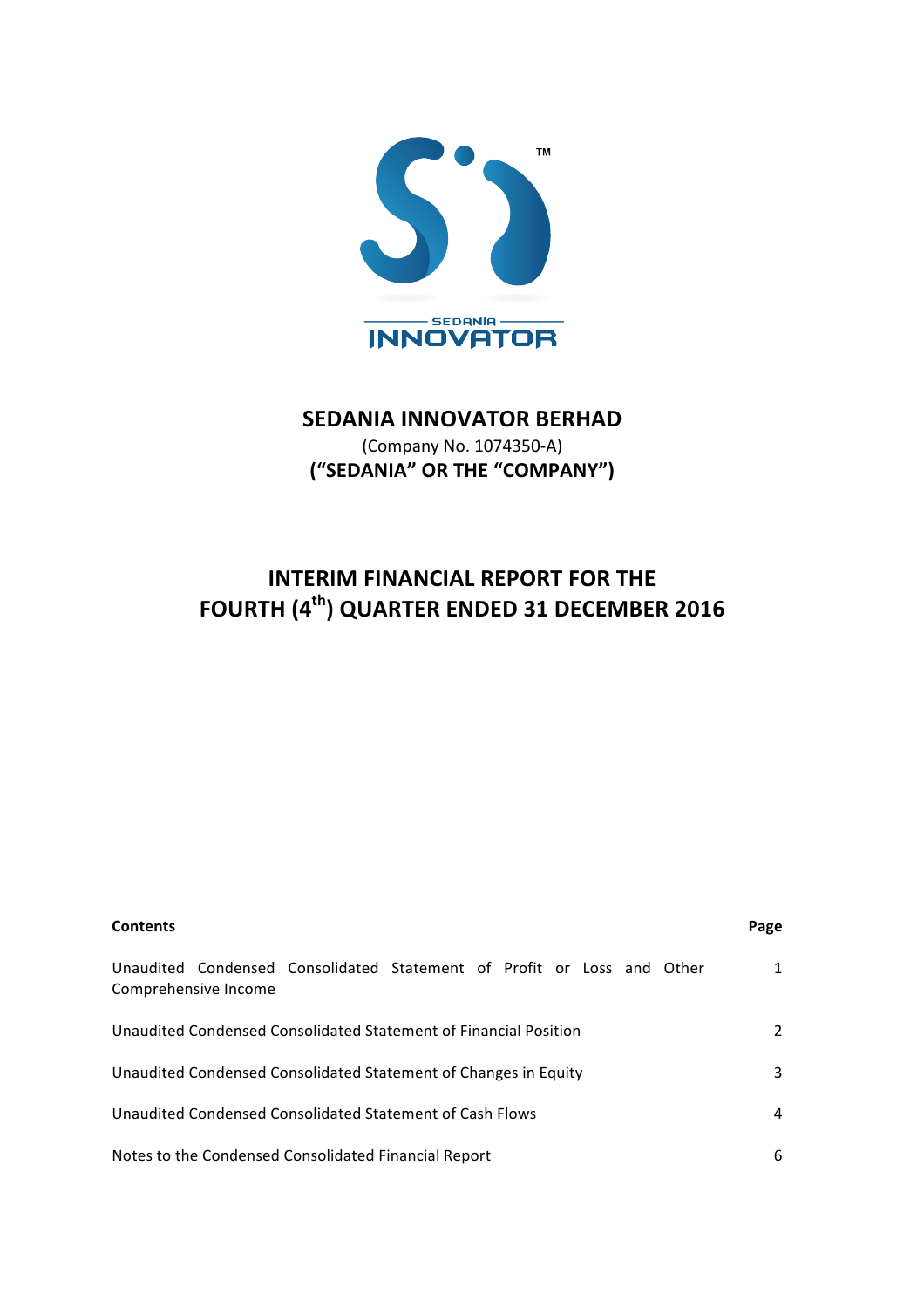# UNAUDITED CONDENSED CONSOLIDATED STATEMENT OF PROFIT OR LOSS AND OTHER **COMPREHENSIVE INCOME FOR THE FOURTH (4<sup>th</sup>) QUARTER ENDED 31 DECEMBER 2016**

|                                                                                     | <----Individual Quarter ----> |               | <----Cumulative Quarter ---> |               |
|-------------------------------------------------------------------------------------|-------------------------------|---------------|------------------------------|---------------|
|                                                                                     | 31 Dec                        | 31 Dec        | 31 Dec                       | 31 Dec        |
|                                                                                     | 2016                          | 2015          | 2016                         | 2015          |
|                                                                                     | <b>RM'000</b>                 | <b>RM'000</b> | <b>RM'000</b>                | <b>RM'000</b> |
| Revenue                                                                             | 8,349                         | 1,720         | 14,419                       | 8,704         |
| Other income                                                                        | 217                           | 776           | 1,150                        | 1,178         |
| Administration expenses                                                             | (8, 254)                      | (2, 542)      | (17, 405)                    | (8, 542)      |
| Profit / (Loss) from operations                                                     | 312                           | (46)          | (1,836)                      | 1,340         |
| Finance costs                                                                       | (8)                           | (11)          | (34)                         | (30)          |
| Profit / (Loss) before taxation                                                     | 304                           | (57)          | (1,870)                      | 1,310         |
| Taxation                                                                            | (249)                         | 115           | (266)                        | 538           |
| Net profit / (loss) for the<br>period, representing total<br>comprehensive income / |                               |               |                              |               |
| (loss)                                                                              | 55                            | 58            | (2, 136)                     | 1,848         |
| NET PROFIT / (LOSS) ATTRIBUTABLE TO:                                                |                               |               |                              |               |
| - Owners of the parent                                                              | 55                            | 58            | (2, 136)                     | 1,848         |
| - Non-controlling interests                                                         |                               |               |                              |               |
|                                                                                     | 55                            | 58            | (2, 136)                     | 1,848         |
| <b>TOTAL COMPREHENSIVE INCOME / (LOSS)</b><br><b>ATTRIBUTABLE TO:</b>               |                               |               |                              |               |
| - Owners of the parent                                                              | 55                            | 58            | (2, 136)                     | 1,848         |
| - Non-controlling interests                                                         |                               |               |                              |               |
|                                                                                     | 55                            | 58            | (2, 136)                     | 1,848         |
| Weighted average number of                                                          |                               |               |                              |               |
| ordinary shares ('000)                                                              | 200,000                       | 200,000       | 200,000                      | 174,760       |
| Earnings / (Loss) per share<br>attributable to owners of<br>the parent (RM):        |                               |               |                              |               |
| - Basic                                                                             | 0.0003                        | 0.0003        | (0.011)                      | 0.011         |
| - Diluted                                                                           | 0.0003                        | 0.0003        | (0.011)                      | 0.011         |

(The condensed consolidated statement of profit or loss and other comprehensive income should be read in conjunction with the audited financial statements for the year ended 31 December 2015 and the accompanying explanatory notes attached to this interim financial report.)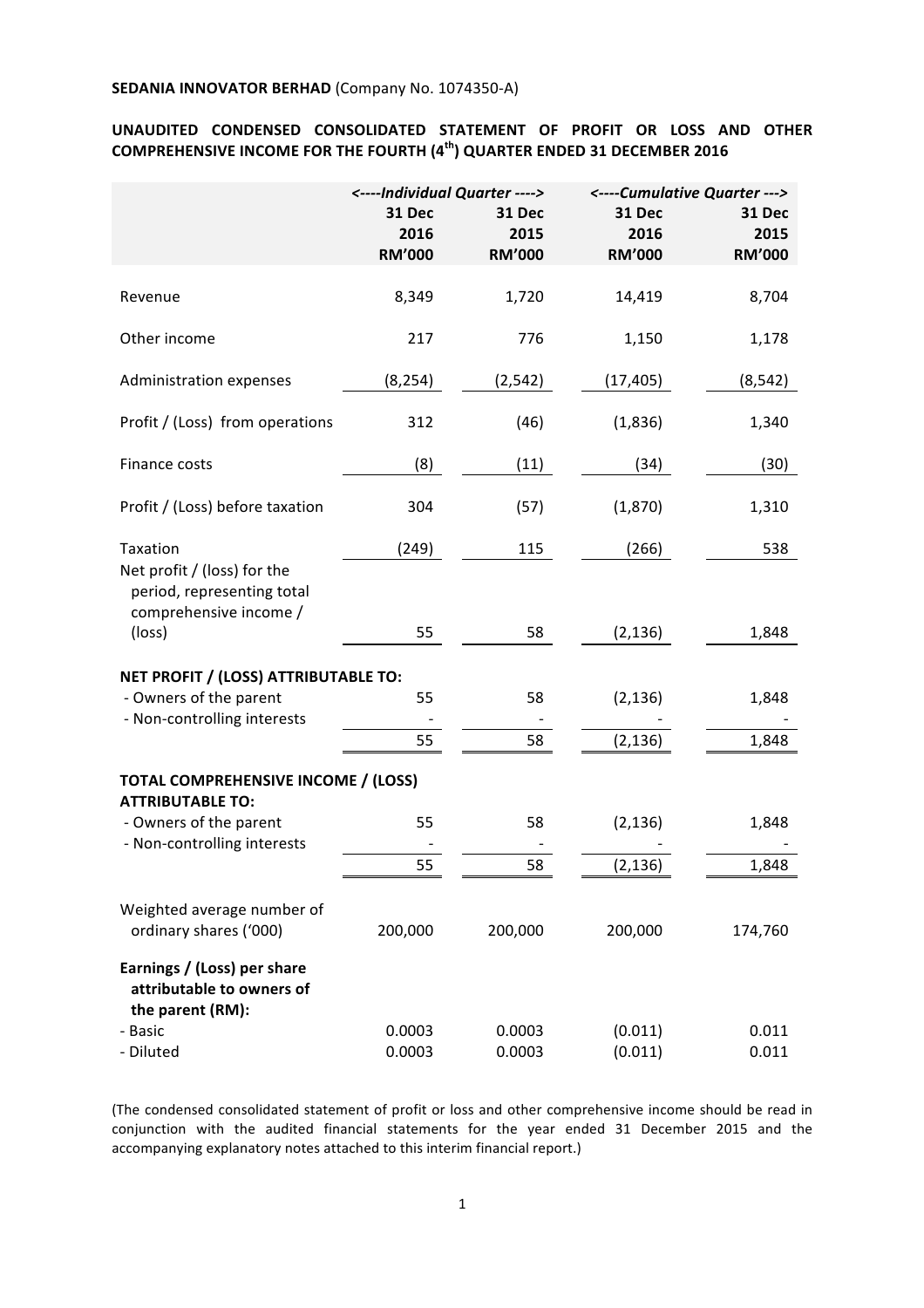# **UNAUDITED CONDENSED CONSOLIDATED STATEMENT OF FINANCIAL POSITION AS AT 31 DECEMBER 2016**

|                                      | <b>Unaudited</b> | <b>Audited</b>          |
|--------------------------------------|------------------|-------------------------|
|                                      | As at            | As at                   |
|                                      | 31 Dec 2016      | <b>31 December 2015</b> |
| <b>ASSETS</b>                        | <b>RM'000</b>    | <b>RM'000</b>           |
| <b>NON-CURRENT ASSET</b>             |                  |                         |
| Property, plant and equipment        | 4,312            | 4,369                   |
| Lease receivables                    | 3,076            |                         |
|                                      | 7,388            | 4,369                   |
|                                      |                  |                         |
| <b>CURRENT ASSETS</b>                |                  |                         |
| Receivables, deposit & prepayments   | 9,126            | 5,199                   |
| Lease receivables                    | 760              |                         |
| Inventory                            | 22               |                         |
| Short term funds                     | 19,574           | 33,774                  |
| Cash and bank balances               | 2,070            | 388                     |
|                                      | 31,552           | 39,361                  |
| <b>TOTAL ASSETS</b>                  | 38,940           | 43,730                  |
| <b>EQUITY</b>                        |                  |                         |
| Share capital                        | 20,000           | 20,000                  |
| Reserves                             | 16,187           | 20,323                  |
| Equity attributable to owners of the |                  |                         |
| parent                               | 36,187           | 40,323                  |
| <b>TOTAL EQUITY</b>                  | 36,187           | 40,323                  |
| <b>NON-CURRENT LIABILITIES</b>       |                  |                         |
| <b>Bank borrowings</b>               | 661              | 736                     |
| Deferred tax liabilities             | 85               | 88                      |
|                                      | 746              | 824                     |
| <b>CURRENT LIABILITIES</b>           |                  |                         |
| Payables, accruals & other current   |                  |                         |
| liabilities                          | 1,801            | 465                     |
| Dividend payable                     | 6                | 2,000                   |
| <b>Bank borrowings</b>               | 74               | 71                      |
| <b>Current tax liabilities</b>       | 126              | 47                      |
|                                      | 2,007            | 2,583                   |
| <b>TOTAL LIABILITIES</b>             | 2,753            | 3,407                   |
| <b>TOTAL EQUITY AND LIABILITIES</b>  | 38,940           | 43,730                  |
|                                      |                  |                         |
| <b>NET ASSETS PER SHARE (RM)</b>     | 0.18             | 0.20                    |

(The condensed consolidated statement of financial position should be read in conjunction with the audited financial statements for the year ended 31 December 2015 and the accompanying explanatory notes attached to this interim financial report.)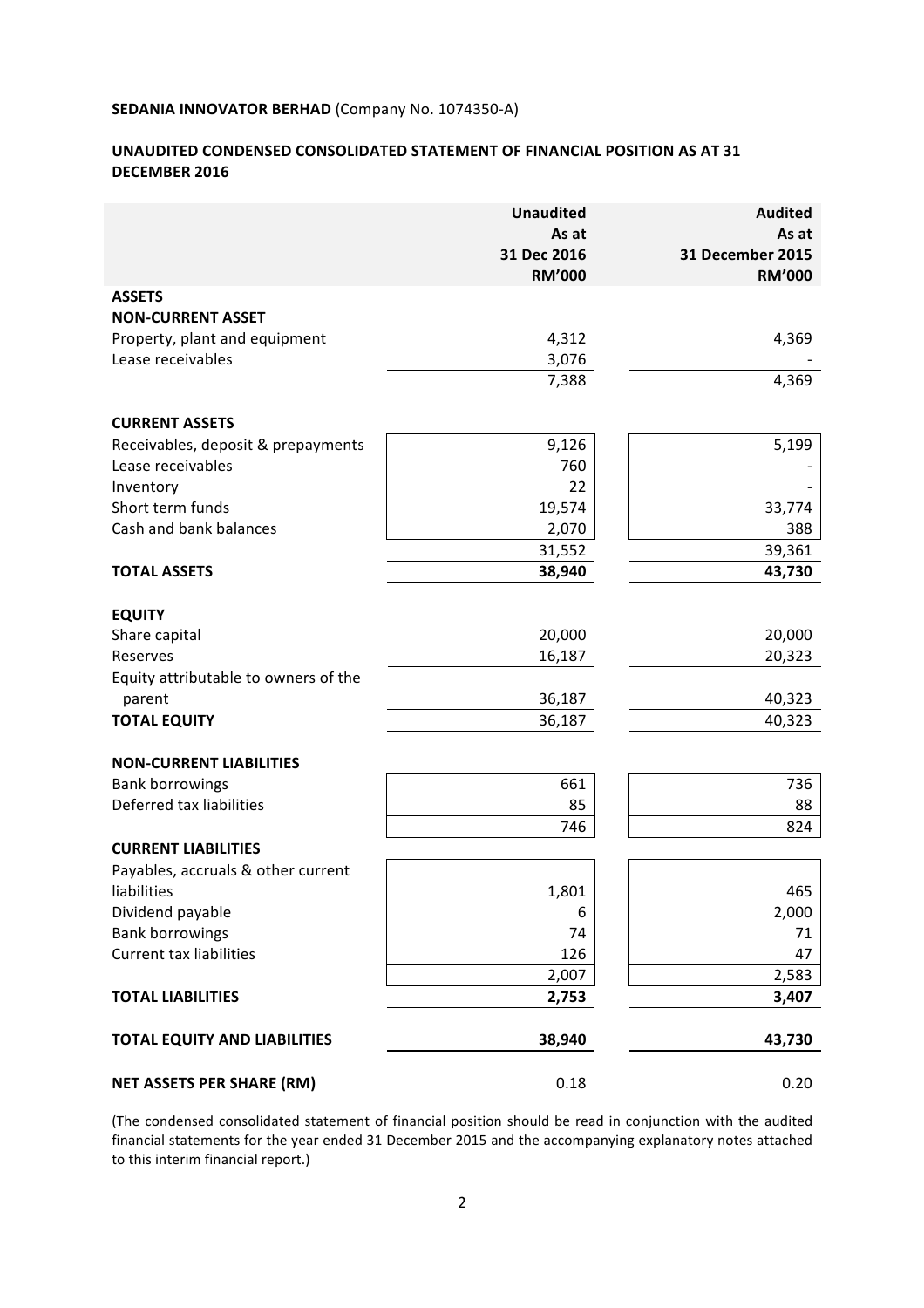# **UNAUDITED CONDENSED CONSOLIDATED STATEMENT OF CHANGES IN EQUITY FOR THE FOURTH (4th) QUARTER ENDED 31 DECEMBER 2016**

|                                                                                                          |                                          |                                          | <b>Distributable</b>                              |                                                    |                                                |
|----------------------------------------------------------------------------------------------------------|------------------------------------------|------------------------------------------|---------------------------------------------------|----------------------------------------------------|------------------------------------------------|
|                                                                                                          | <b>Share</b><br>Capital<br><b>RM'000</b> | <b>Share</b><br>Premium<br><b>RM'000</b> | Reorganisation<br><b>Reserve</b><br><b>RM'000</b> | <b>Retained</b><br><b>Profits</b><br><b>RM'000</b> | <b>Total</b><br><b>Equity</b><br><b>RM'000</b> |
| Current year-to-date ended 31 December 2016<br>Balance as at 1 January 2016                              | 20,000                                   | 14,005                                   | (853)                                             | 7,171                                              | 40,323                                         |
| Net loss for the financial period, representing total<br>comprehensive loss for the financial period     |                                          |                                          |                                                   | (2, 136)                                           | (2, 136)                                       |
| <b>Transaction with owners</b>                                                                           |                                          |                                          |                                                   |                                                    |                                                |
| Interim dividend declared                                                                                |                                          |                                          |                                                   | (2,000)                                            | (2,000)                                        |
| <b>Balance as at 31 December 2016</b>                                                                    | 20,000                                   | 14,005                                   | (853)                                             | 3,035                                              | 36,187                                         |
| Preceding year corresponding period ended 31 December 2015                                               |                                          |                                          |                                                   |                                                    |                                                |
| Balance as at 1 January 2015                                                                             | 14,853                                   |                                          | (853)                                             | 7,323                                              | 21,323                                         |
| Net profit for the financial period, representing total<br>comprehensive income for the financial period |                                          |                                          |                                                   | 1,848                                              | 1,848                                          |
| <b>Transaction with owners</b>                                                                           |                                          |                                          |                                                   |                                                    |                                                |
| Public Issue, net of issuance expenses                                                                   | 5,147                                    | 14,005                                   |                                                   |                                                    | 19,152                                         |
| Interim dividend declared                                                                                |                                          |                                          |                                                   | (2,000)                                            | (2,000)                                        |
| <b>Balance as at 31 December 2015</b>                                                                    | 20,000                                   | 14,005                                   | (853)                                             | 7,171                                              | 40,323                                         |

(The condensed consolidated statement of changes in equity should be read in conjunction with the audited financial statements for the year ended 31 December 2015 and the accompanying explanatory notes attached to this interim financial report.)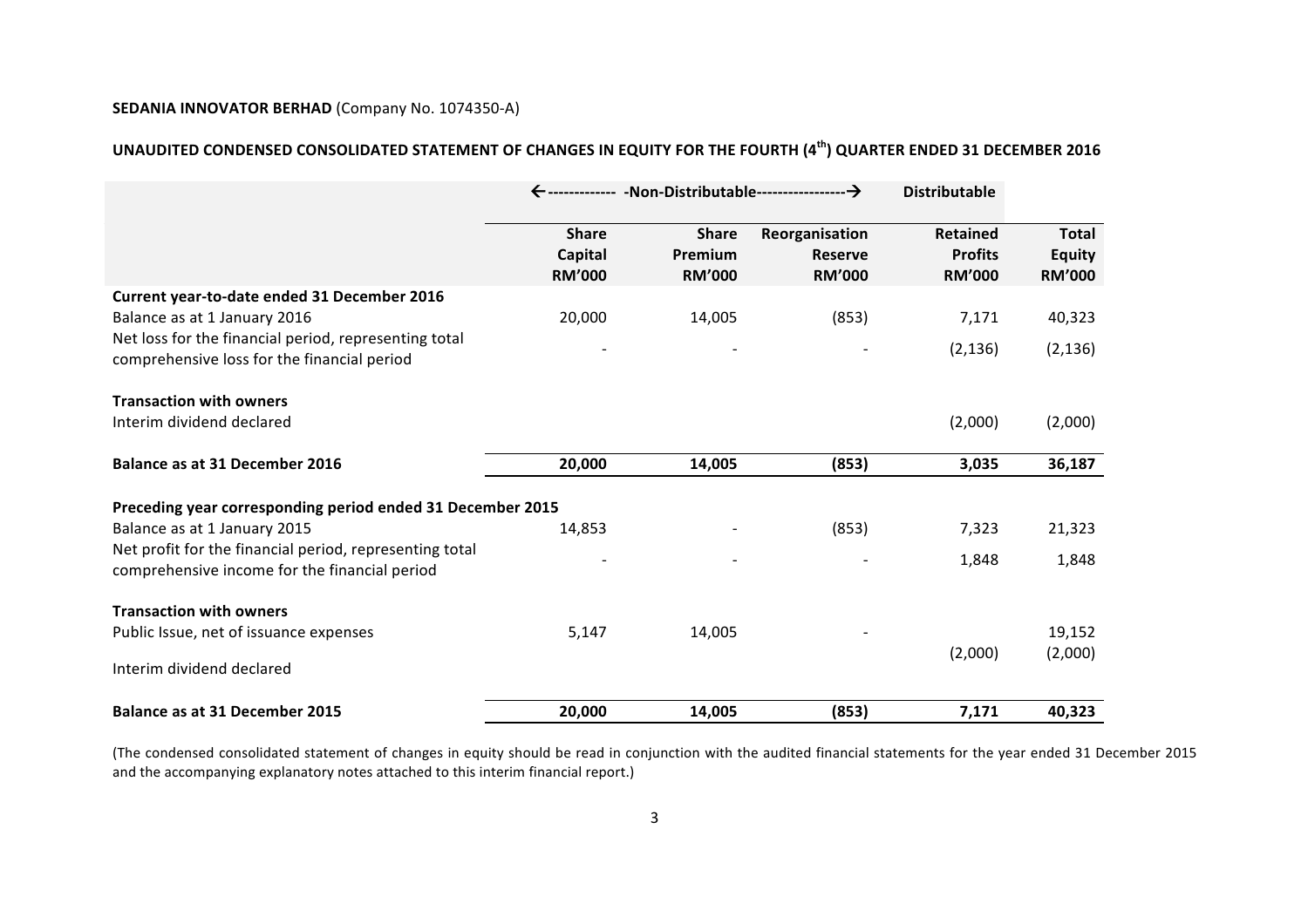# UNAUDITED CONDENSED CONSOLIDATED STATEMENT OF CASH FLOWS FOR THE FOURTH  $(4^{th})$ **QUARTER ENDED 31 DECEMBER 2016**

|                                                                                          | <b>Current</b><br>year to date<br>31 Dec 2016<br><b>RM'000</b> | <b>Preceding</b><br>year to date<br>31 Dec 2015<br><b>RM'000</b> |
|------------------------------------------------------------------------------------------|----------------------------------------------------------------|------------------------------------------------------------------|
| <b>CASH FLOWS FROM OPERATING ACTIVITIES</b>                                              |                                                                |                                                                  |
| (Loss) / Profit before taxation<br>Adjustments for:                                      | (1,870)                                                        | 1,310                                                            |
| Depreciation of property, plant and equipment<br>Gain on disposal of property, plant and | 1,037                                                          | 742                                                              |
| equipment                                                                                |                                                                | (1)                                                              |
| Impairment loss on other receivables<br>Income distribution received from short term     |                                                                | 170                                                              |
| funds                                                                                    | (1,016)                                                        | (624)                                                            |
| Interest expense                                                                         | 34                                                             | 30                                                               |
| Unrealised gain on foreign exchange                                                      | (48)                                                           | (164)                                                            |
| Operating (loss) / profit before working capital                                         |                                                                |                                                                  |
| changes                                                                                  | (1,863)                                                        | 1,463                                                            |
| Changes in working capital:                                                              |                                                                |                                                                  |
| Trade and other receivables                                                              | (3,880)                                                        | (115)                                                            |
| Inventory                                                                                | (22)                                                           |                                                                  |
| Lease receivables                                                                        | (3,835)                                                        |                                                                  |
| Trade and other payables                                                                 | 1,336                                                          | 148                                                              |
|                                                                                          | (6, 401)                                                       | 33                                                               |
| Cash (used in) / generated from operations                                               | (8, 264)                                                       | 1,496                                                            |
| Interest paid                                                                            | (34)                                                           | (27)                                                             |
| Income distribution received from short term                                             |                                                                |                                                                  |
| funds                                                                                    | 1,016                                                          | 624                                                              |
| Tax paid                                                                                 | (211)                                                          | (212)                                                            |
| Penalty of underestimation tax payables                                                  | 21                                                             |                                                                  |
| Tax refunded                                                                             |                                                                | 604                                                              |
| NET CASH (USED IN) / FROM OPERATING                                                      |                                                                |                                                                  |
| <b>ACTIVITIES</b>                                                                        | (7, 472)                                                       | 2,485                                                            |
| <b>CASH FLOWS FROM INVESTING ACTIVITIES</b>                                              |                                                                |                                                                  |
| Purchase of property, plant and equipment                                                | (981)                                                          | (1, 727)                                                         |
| Proceeds from disposal of property, plant and                                            |                                                                |                                                                  |
| equipment                                                                                |                                                                | 1                                                                |
| Repayment from substantial corporate                                                     |                                                                |                                                                  |
| shareholder                                                                              |                                                                | 7,940                                                            |
| NET CASH (USED IN)/FROM INVESTING                                                        |                                                                |                                                                  |
| <b>ACTIVITIES</b>                                                                        | (981)                                                          | 6,214                                                            |
|                                                                                          |                                                                |                                                                  |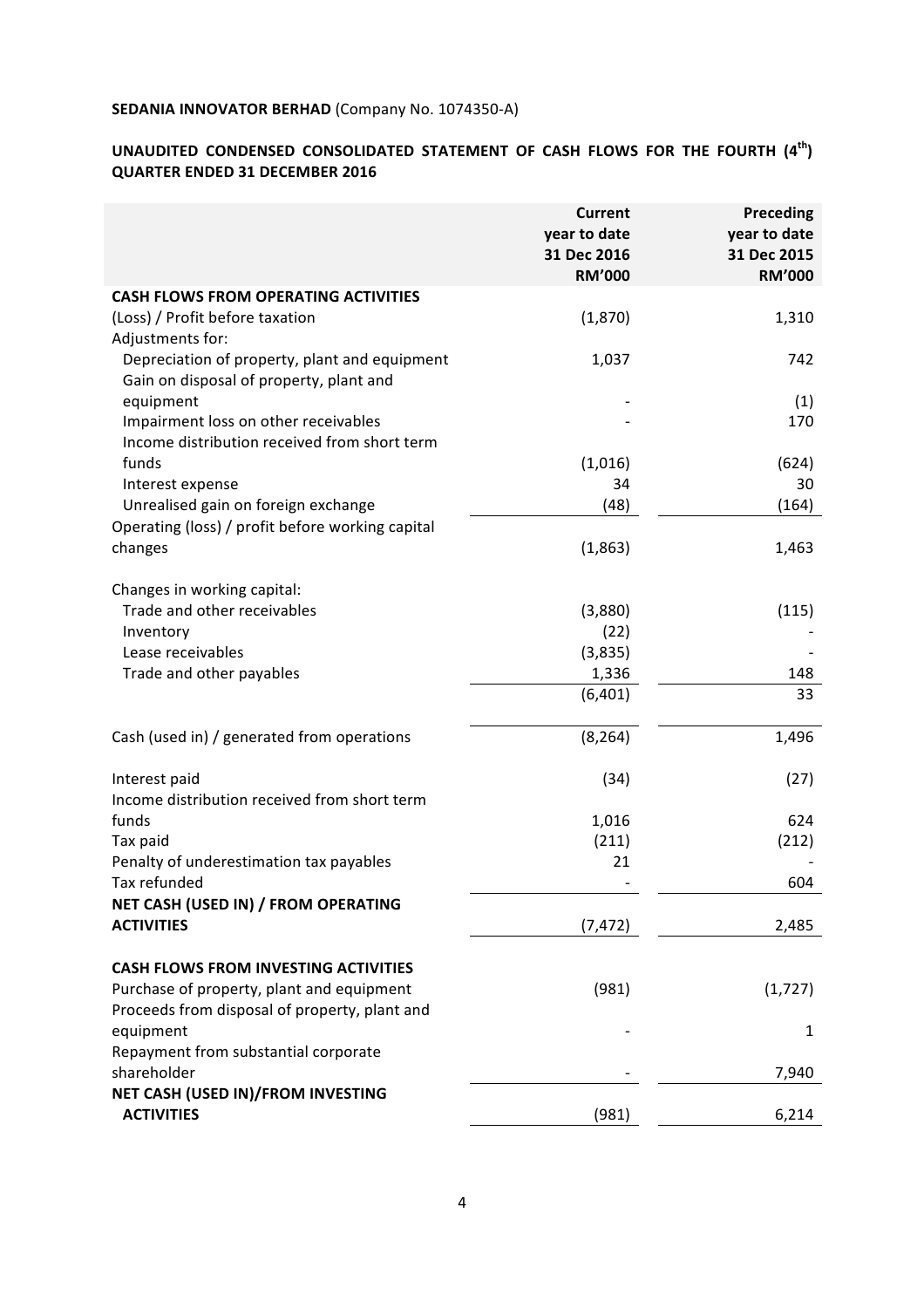| <b>RM'000</b><br><b>RM'000</b><br><b>CASH FLOWS FROM FINANCING ACTIVITIES</b><br>Drawdown of term loan<br>850 |
|---------------------------------------------------------------------------------------------------------------|
|                                                                                                               |
|                                                                                                               |
|                                                                                                               |
| Proceeds from Public Issue, net of issuance                                                                   |
| 19,152<br>expenses                                                                                            |
| (43)<br>Repayment of term loan<br>(71)                                                                        |
| Dividend paid<br>(3,994)                                                                                      |
| NET CASH (USED IN) / FROM FINANCING                                                                           |
| <b>ACTIVITIES</b><br>19,959<br>(4,065)                                                                        |
| NET (DECREASED) / INCREASE IN CASH AND<br><b>CASH EQUIVALENTS</b><br>(12, 518)<br>28,658                      |
| CASH AND CASH EQUIVALENTS AT BEGINNING<br>OF THE FINANCIAL PERIOD<br>5,505<br>34,162                          |
| CASH AND CASH EQUIVALENTS AT END OF THE                                                                       |
| <b>FINANCIAL PERIOD</b><br>21,644<br>34,163                                                                   |
| Cash and bank balances<br>2,070<br>389                                                                        |
| Short term funds<br>19,574<br>33,874                                                                          |
| 21,644<br>34,163                                                                                              |

(The condensed consolidated statement of cash flow should be read in conjunction with the audited financial statements for the year ended 31 December 2015 and the accompanying explanatory notes attached to this interim financial report.)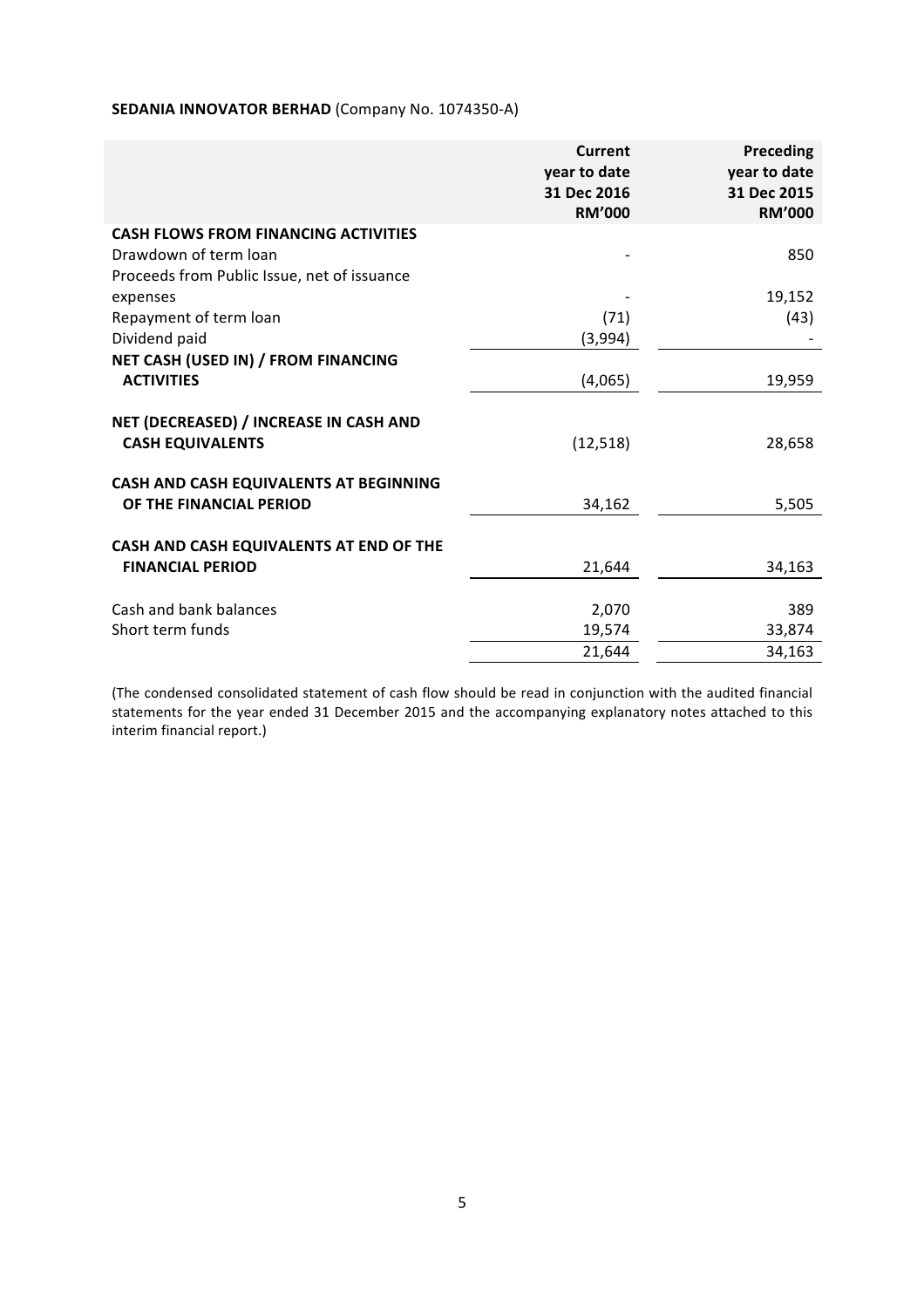# **NOTES TO THE CONDENSED CONSOLIDATED FINANCIAL REPORT FOR THE FOURTH (4<sup>th</sup>) QUARTER ENDED 31 DECEMBER 2016**

# A: **EXPLANATORY NOTES TO THE UNAUDITED INTERIM FINANCIAL REPORT FOR THE QUARTER ENDED 31 DECEMBER 2016.**

#### A1. Accounting policies and methods of computation

The interim financial statements are unaudited and have been prepared in accordance with the Malaysian Financial Reporting Standards ("MFRS") 134: Interim Financial Reporting, Rule 9.22 and Appendix 9B of the Listing Requirements of Bursa Malaysia Securities.

The accounting policies and methods of computation adopted by the Company and its subsidiaries ("Group") in this unaudited condensed interim financial statements are consistent with those adopted in the preparation of the audited financial statements as at 31 December 2015.

The Group and the Company adopted the following standards of MFRS Framework that were issued by the Malaysian Accounting Standards Board ("MASB") during the financial year.

| <b>Effective Date</b> |
|-----------------------|
| 1 January 2016        |
|                       |
| 1 January 2016        |
| 1 January 2016        |
|                       |
| 1 January 2016        |
|                       |
| 1 January 2016        |
|                       |
| 1 January 2016        |
| 1 January 2016        |
|                       |

#### Standards issued but not yet effective

The following are accounting standards, amendments and interpretation of the MFRS Framework that have been issued by MASB but have not been adopted by the Group and the Company.

| Title                                                                        | <b>Effective Date</b> |
|------------------------------------------------------------------------------|-----------------------|
| Amendments to MFRS 112 Recognition of Deferred Tax Assets for 1 January 2017 |                       |
| Unrealised Losses                                                            |                       |
| Amendments to MFRS 107 Disclosure Initiative                                 | 1 January 2017        |
| <b>MFRS 15 Revenue from Contracts with Customers</b>                         | 1 January 2018        |
| <b>Clarification to MFRS 15</b>                                              | 1 January 2018        |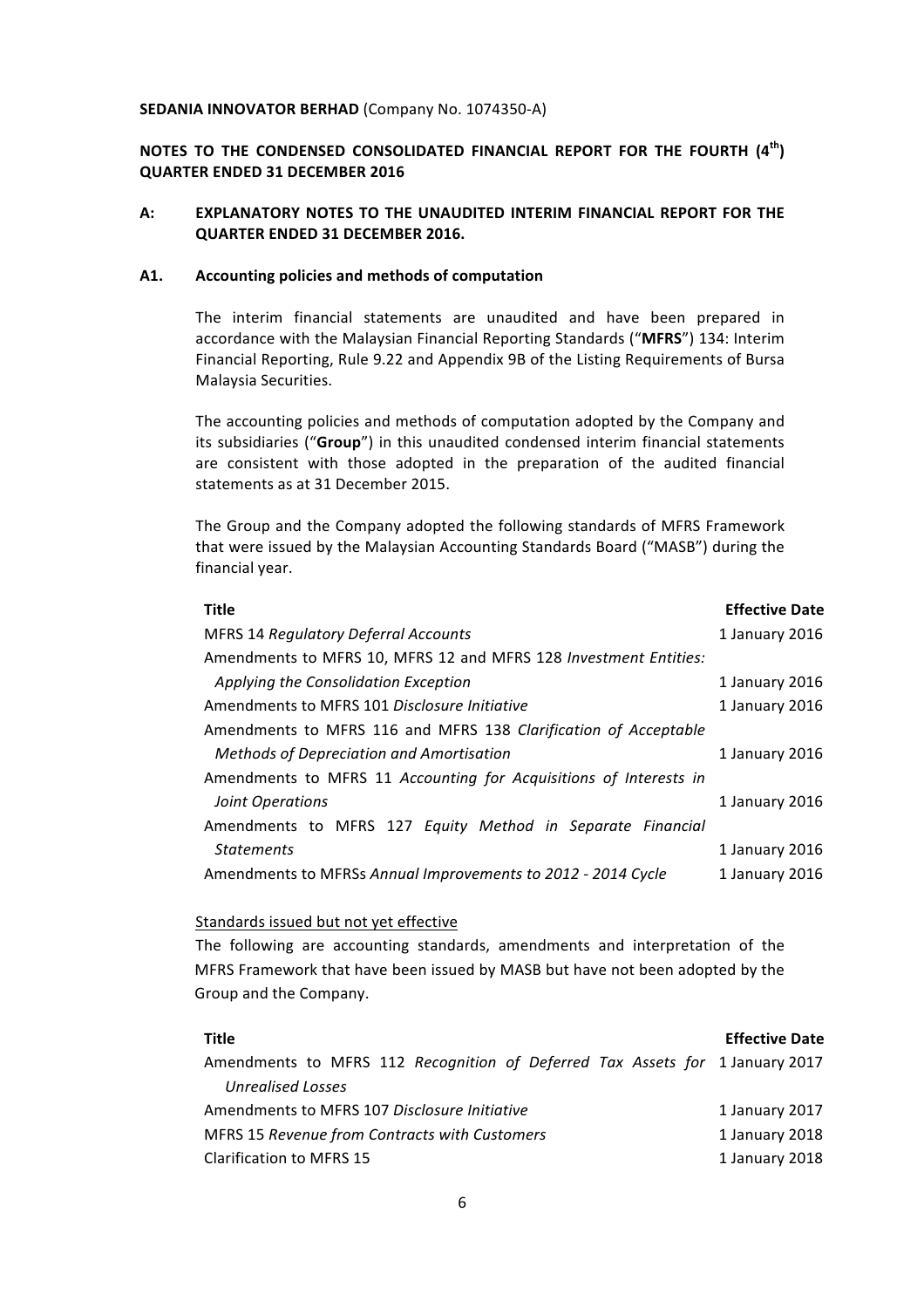MFRS 9 Financial Instruments (IFRS as issued by IASB in July 2014) 1 January 2018 MFRS 16 Leases 2019 MFRS 9 *Financial Instruments (IFRS as issued by IASB in July 2014)* 1 January 2018 Amendments to MFRS 10 and MFRS 128 Sale or Contribution of Assets *between an Investor and its Associates or Joint Venture* Deferred

#### A2. Auditors' report of preceding annual financial statements

There was no qualification to the audited financial statements of the Group for the financial year ended ("FYE") 31 December 2015.

#### **A3. Seasonal or cyclical factors**

The business operations of the Group during the financial period under review have not been materially affected by any seasonal or cyclical factors.

#### **A4. Unusual items**

There were no unusual items affecting assets, liabilities, equity, net income or cash flows of the Group during the quarter under review.

#### A5. Material changes in estimates

Not applicable as there were no estimates reported in the prior financial years.

#### **A6. Debt and equity securities**

There were no issuances, cancellation, repurchase, resale and repayment of debt and equity securities during the quarter under review.

#### **A7. Segmental information**

The Group's revenue based on geographical location of its customers are as follows:

|              | 3 months ended                  |                                 | 12 months ended                 |                                        |
|--------------|---------------------------------|---------------------------------|---------------------------------|----------------------------------------|
|              | 31 Dec<br>2016<br><b>RM'000</b> | 31 Dec<br>2015<br><b>RM'000</b> | 31 Dec<br>2016<br><b>RM'000</b> | <b>31 Dec</b><br>2015<br><b>RM'000</b> |
|              |                                 |                                 |                                 |                                        |
| Malaysia     | 7,762                           | 1,211                           | 12,153                          | 6,510                                  |
| Bangladesh   | 587                             | 508                             | 2,263                           | 2,366                                  |
| Indonesia    |                                 |                                 | 3                               | 28                                     |
| <b>Total</b> | 8,349                           | 1,720                           | 14,419                          | 8,704                                  |

Year to date revenue from Malaysia and Bangladesh contributed to approximately 84.29% and 15.69% respectively of the Group's total revenue.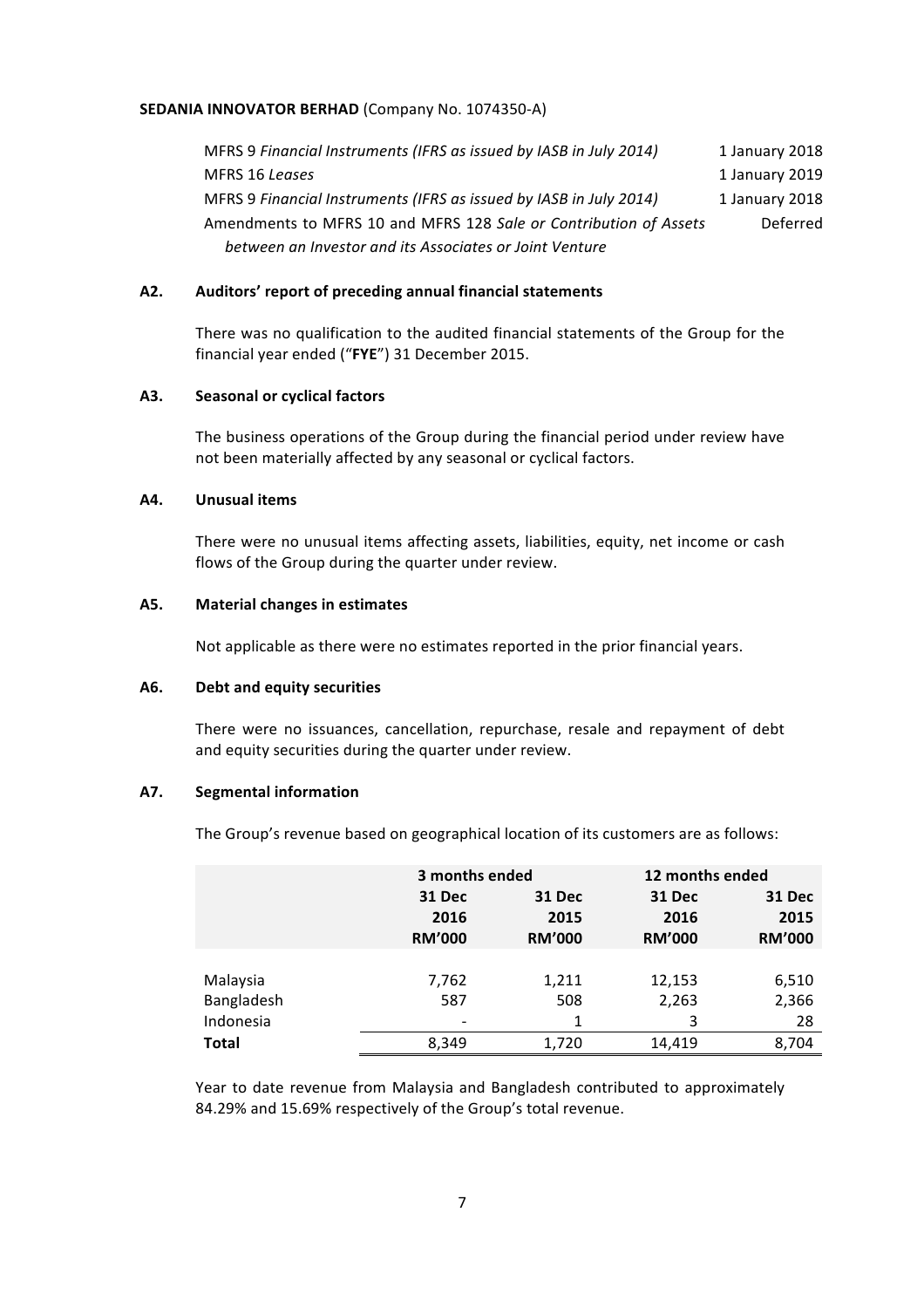|                    | 3 months ended |               |               | 12 months ended |
|--------------------|----------------|---------------|---------------|-----------------|
|                    | <b>31 Dec</b>  | 31 Dec        | <b>31 Dec</b> | <b>31 Dec</b>   |
|                    | 2016           | 2015          | 2016          | 2015            |
|                    | <b>RM'000</b>  | <b>RM'000</b> | <b>RM'000</b> | <b>RM'000</b>   |
| Revenue            |                |               |               |                 |
| Airtime Sharing    | 1,876          | 1,688         | 7,662         | 8,585           |
| Green Technology   | 4,080          |               | 4,150         |                 |
| Solutions          |                |               |               |                 |
| Internet Of Things | 2,300          |               | 2,300         |                 |
| Solutions          |                |               |               |                 |
| <b>Others</b>      | 93             | 32            | 307           | 119             |
| <b>Total</b>       | 8,349          | 1,720         | 14,419        | 8,704           |

The Group's segment revenue analysis by product categories are as follows:

Year to date revenue from Airtime Sharing segment contributed approximately 53.14% of the Group's total revenue. Likewise, Green Technology Solutions segment contributed approximately 28.78% of the Group's total revenue. This is in line with the recognition of finance lease in relation to the transaction. In Quarter 4, new revenue stream have been recognised pursuant to strategic partnership agreement signed between IDOTTV Sdn Bhd and iSCADA Net Sdn Bhd for delivery of Internet Of Things ("IoT") Solutions, which contributed 15.95% of the Group's total revenue. Others consist of revenue from SMS broadcast, video portal development and data cleansing services, which contributed approximately 2.13% of the Group's total revenue.

#### A8. Valuation of property, plant and equipment

The Group has not carried out any valuation of its property, plant and equipment in the current quarter.

#### **A9. Capital commitment**

|                                     | <b>31 Dec</b><br>2016<br><b>RM'000</b> | <b>31 Dec</b><br>2015<br><b>RM'000</b> |
|-------------------------------------|----------------------------------------|----------------------------------------|
| <b>Approved and contracted for:</b> |                                        |                                        |
| Group                               | 941                                    | -                                      |
| <b>Total</b>                        | 941                                    | $\overline{\phantom{0}}$               |
|                                     |                                        |                                        |

# A10. Changes in the composition of the Group

There were no changes in the composition of the Group for the current quarter.

## **A11. Contingent liabilities and contingent assets**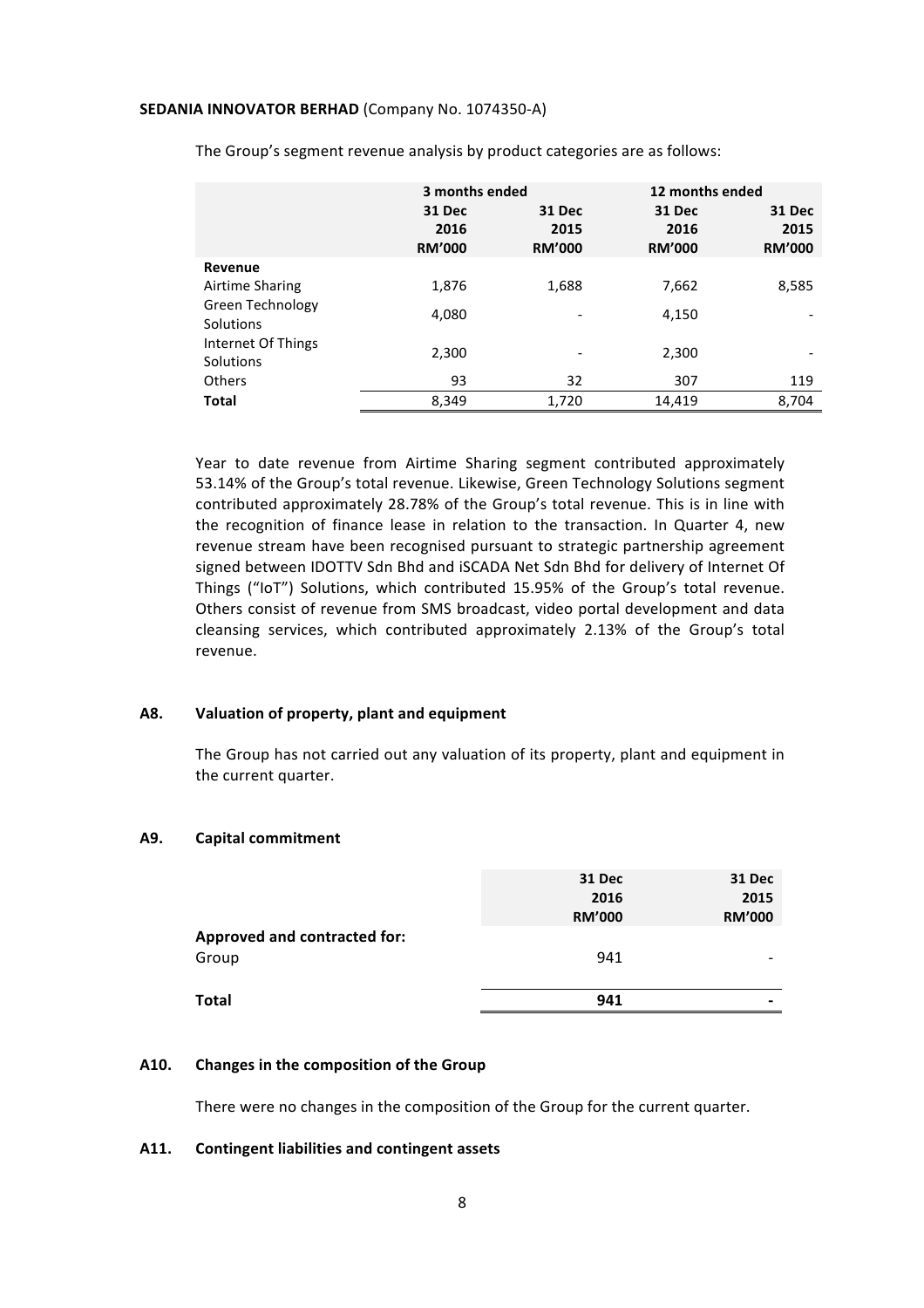There were no changes in contingent liabilities or contingent assets since the last annual reporting period date up to the date of this report.

#### A12. Material events subsequent to the end of the quarter

Save as disclosed in Note B6, there were no other material events subsequent to the end of the current quarter and financial year-to-date that have not been reflected in this interim financial report.

#### **A13. Related party transactions**

There were no related party transactions entered into with related parties during the current quarter.

#### **B. ADDITIONAL INFORMATION REQUIRED BY THE LISTING REQUIREMENTS**

#### **B1.** Analysis of performance

For the quarter under review, the Group recorded a revenue of RM8.35 million and a profit before tax of RM0.30 million as compared to a revenue of RM1.72 million and loss before tax of RM0.06 million in the preceding year's corresponding quarter ended 31 December 2015. A better financial performance achieved in the current quarter under review were contributed mainly from new IoT segment and recognition of finance lease income from Green Technology Solutions as compared to the preceding year's corresponding quarter.

For the financial year-to-date, the Group recorded a revenue of RM14.42 million and a loss before tax of RM1.87 million as compared to a revenue of RM8.70 million and profit before tax of RM1.3 million recorded in the preceding financial year 2015.

Despite higher revenue recorded for the financial year-to-date, the loss after tax for the year was mainly due to increase in operating expenses inclusive of cost of sales from the new revenue segments, research and development, marketing and depreciation as compared to preceding financial year 2015.

#### **B2.** Comparison with immediate preceding quarter's results

|                                   | <b>Quarter ended</b>         |                               | <b>Variance</b> |
|-----------------------------------|------------------------------|-------------------------------|-----------------|
|                                   | 31 Dec 2016<br><b>RM'000</b> | 30 Sept 2016<br><b>RM'000</b> | <b>RM '000</b>  |
| Revenue<br>Profit / (Loss) before | 8.349                        | 2,276                         | 6,073           |
| taxation                          | 304                          | (571)                         | 875             |

In the current quarter ended 31 December 2016, the Group generated revenue of RM8.35 million, as compared RM2.28 million in the immediate preceding quarter. The Group introduced a new revenue segment for IoT during the quarter under review, contributing to 27.55% of the Group's total revenue for the quarter under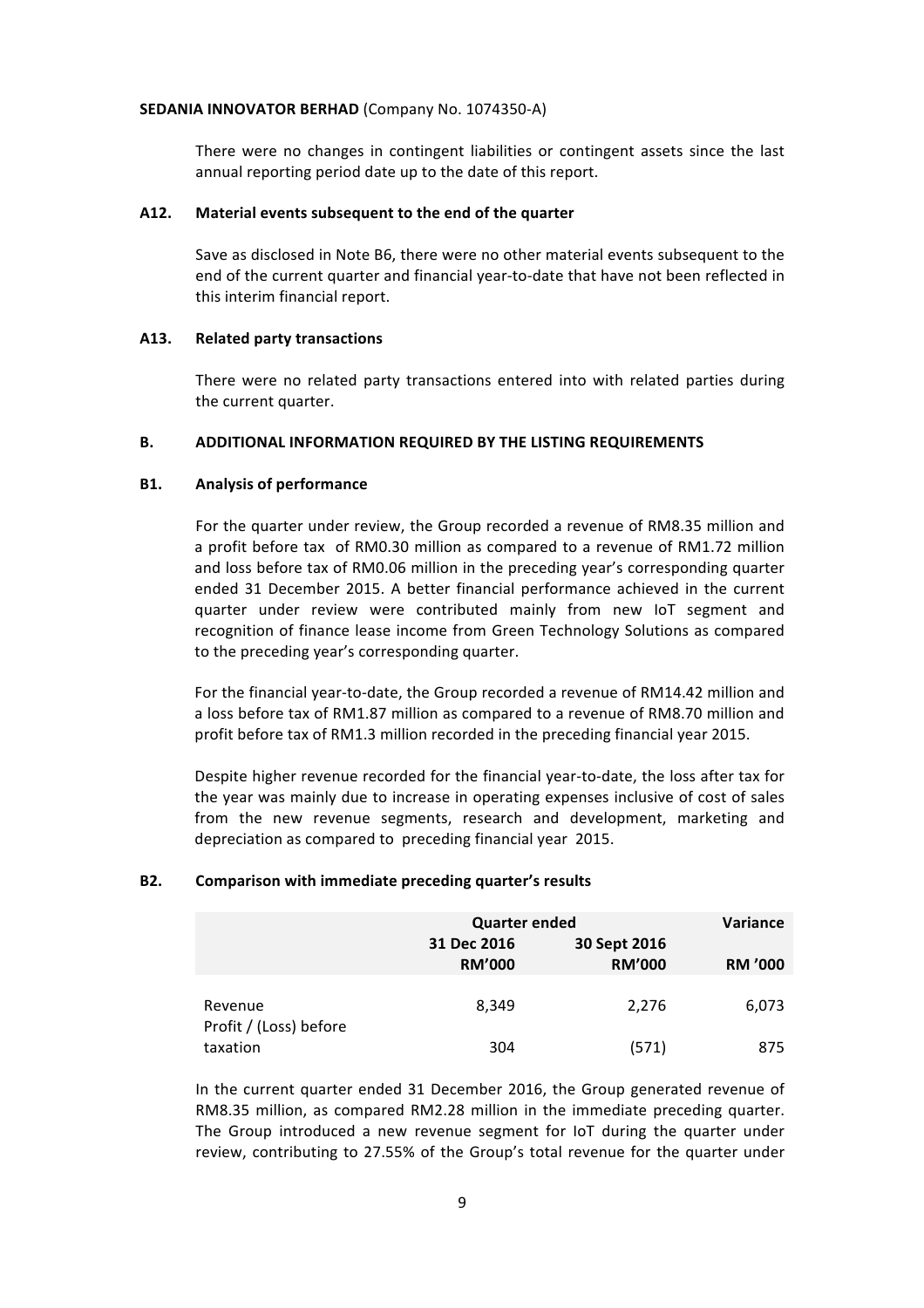review. At the same time, the Group recognised finance lease income from Green Technology Solutions in the quarter under review, contributing to higher revenue as compared to the immediate preceding quarter.

The Group recorded a profit before taxation of RM0.30 million for the current quarter under review as compared to loss before taxation of RM0.57 million in the immediate preceding quarter. This was in tandem with the higher revenue recorded in the current quarter under review.

## **B3.** Prospects for 2017

In 2016, the Group has expanded its customer base by signing up with a new Mobile Network Operator ("MNO") for the provision of ATS Services. The Group has also ventured into provision of green technology and internet of things (IoT) solutions.

Malaysian business conditions are expected to remain challenging in 2017 and consumer sentiments remained weak. Nevertheless, the management is mindful of the challenges in domestic and international economic environment and is taking measures to improve the performance of the Group and ensure better efficiency.

The Group will continuously seek new opportunities to enhance its recurring revenue streams and look for new business growth by way of capitalising the strength of the business venture with strategic partners.

#### **B4.** Profit forecast

The Group has not issued any profit forecast in any public documents.

#### **B5. Taxation**

|                                                    | 3 months ended                  |                                 | 12 months ended                 |                                 |
|----------------------------------------------------|---------------------------------|---------------------------------|---------------------------------|---------------------------------|
|                                                    | 31 Dec<br>2016<br><b>RM'000</b> | 31 Dec<br>2015<br><b>RM'000</b> | 31 Dec<br>2016<br><b>RM'000</b> | 31 Dec<br>2015<br><b>RM'000</b> |
| Tax expense recognized in<br>profit or loss:       |                                 |                                 |                                 |                                 |
| Current tax provision<br>(Over)/Under provision in | 134                             | 122                             | 151                             | 148                             |
| prior years                                        | 117                             | (272)                           | 117                             | (721)                           |
|                                                    | 251                             | (150)                           | 268                             | (573)                           |
| Deferred tax:<br>Relating to origination of        |                                 |                                 |                                 |                                 |
| temporary differences<br>Over provision in prior   | 2                               | 46                              | 2                               | 46                              |
| years                                              | (4)                             | (11)                            | (4)                             | (11)                            |
|                                                    | (2)                             | 35                              | (2)                             | 35                              |
| Tax expense / (refund) for                         |                                 | (115)                           | 266                             | (538)                           |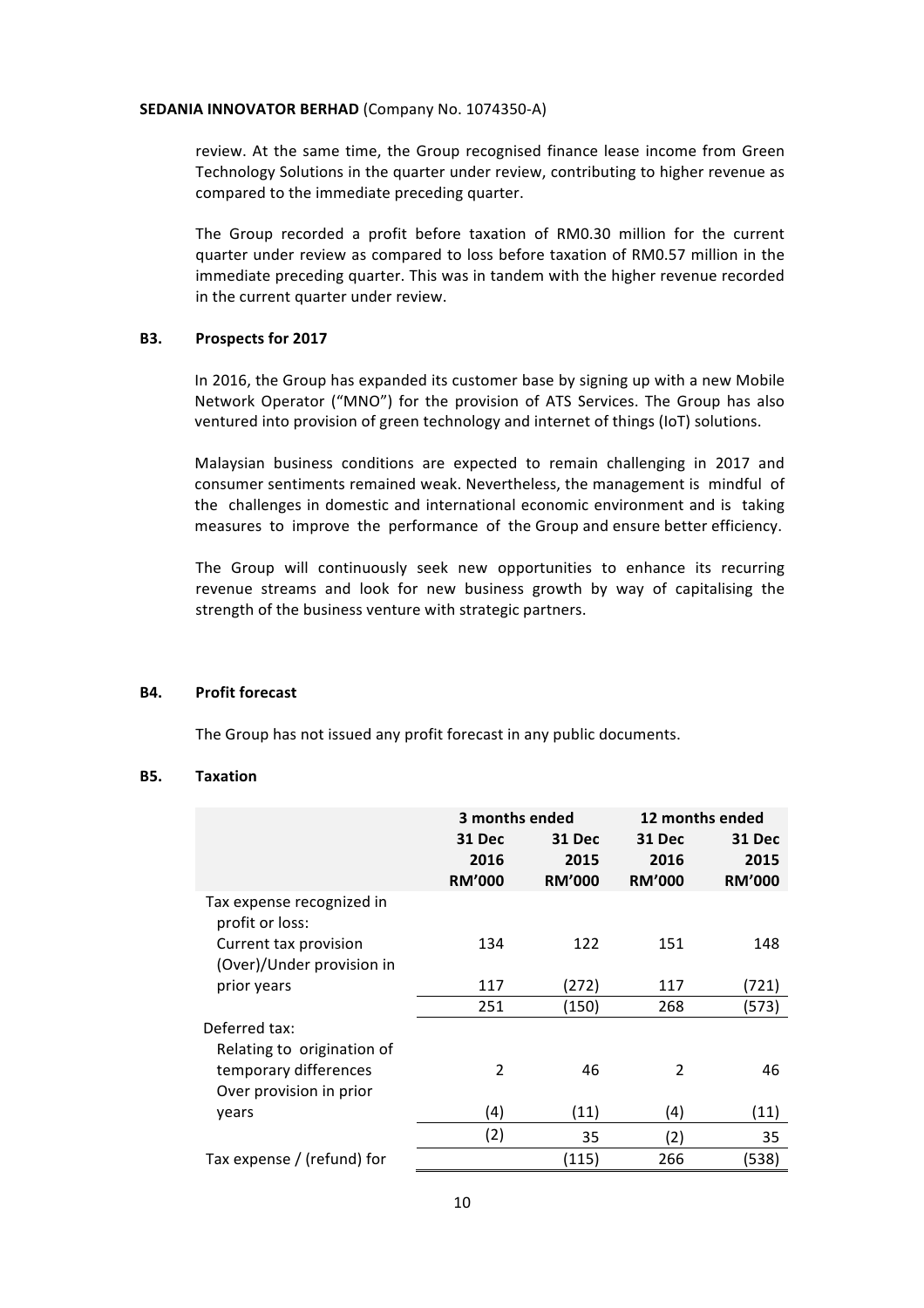the financial period 249

#### **B6.** Status of corporate proposals and utilisation of proceeds

#### (i) **Status of corporate proposal**

There is no corporate proposal announced but not completed as at the date of this report.

#### (ii) **Utilisation of proceeds**

The status of utilisation of the IPO proceeds amounting to RM19.56 million are as follows:

| <b>Purpose</b>         | <b>Intended</b><br>timeframe<br>for<br>utilisation<br>upon<br>listing | <b>Expiry</b><br>Date  | <b>Amount</b><br>allocated | <b>Amount</b><br>utilised<br>as<br>at 31 Dec<br>2016 | <b>Balance</b><br>οf<br><b>IPO</b><br><b>Proceeds</b><br>as at 31<br><b>Dec 2016</b> |
|------------------------|-----------------------------------------------------------------------|------------------------|----------------------------|------------------------------------------------------|--------------------------------------------------------------------------------------|
|                        |                                                                       |                        | <b>RM'000</b>              | <b>RM'000</b>                                        | <b>RM'000</b>                                                                        |
| Capital<br>Expenditure | Within 24<br>months                                                   | 28 June<br>2017        | 4,000                      | 4,000                                                |                                                                                      |
| Marketing<br>Expenses  | Within 24<br>months                                                   | 28 June<br>2017        | 4,100                      | 1,654                                                | 2,446                                                                                |
| R&D<br>Expenses        | Within 18<br>months <sup>#</sup>                                      | 28<br>December<br>2016 | 2,500                      | 2,500                                                |                                                                                      |
| Working<br>capital*    | Within 24<br>months                                                   | 28 June<br>2017        | 6,757                      | 6,757                                                |                                                                                      |
| Listing<br>expenses*   | Fully<br>utilised                                                     |                        | 2,200                      | 1,083                                                | 1,117                                                                                |
|                        |                                                                       |                        | 19,557                     | 13,548                                               | 3,435                                                                                |

\*The total listing expenses amounted to RM1.99 million, of which RM906,221 was paid from the Company's internally generated funds as at 31 December 2014 and a further RM1.08 million was utilised up to 30 September 2015. As such, the balance of RM1.12 million has been reallocated for use as working capital for the Group.

#On 29 July 2016, the Company had announced that the Board has resolved to extend the timeframe for the utilisation of the remaining unutilised IPO proceeds allocated for R&D expenses amounting to RM0.58 million until 28 December 2016.

The above utilisation of proceeds should be read in conjunction with the prospectus of the Company dated 9 June 2015.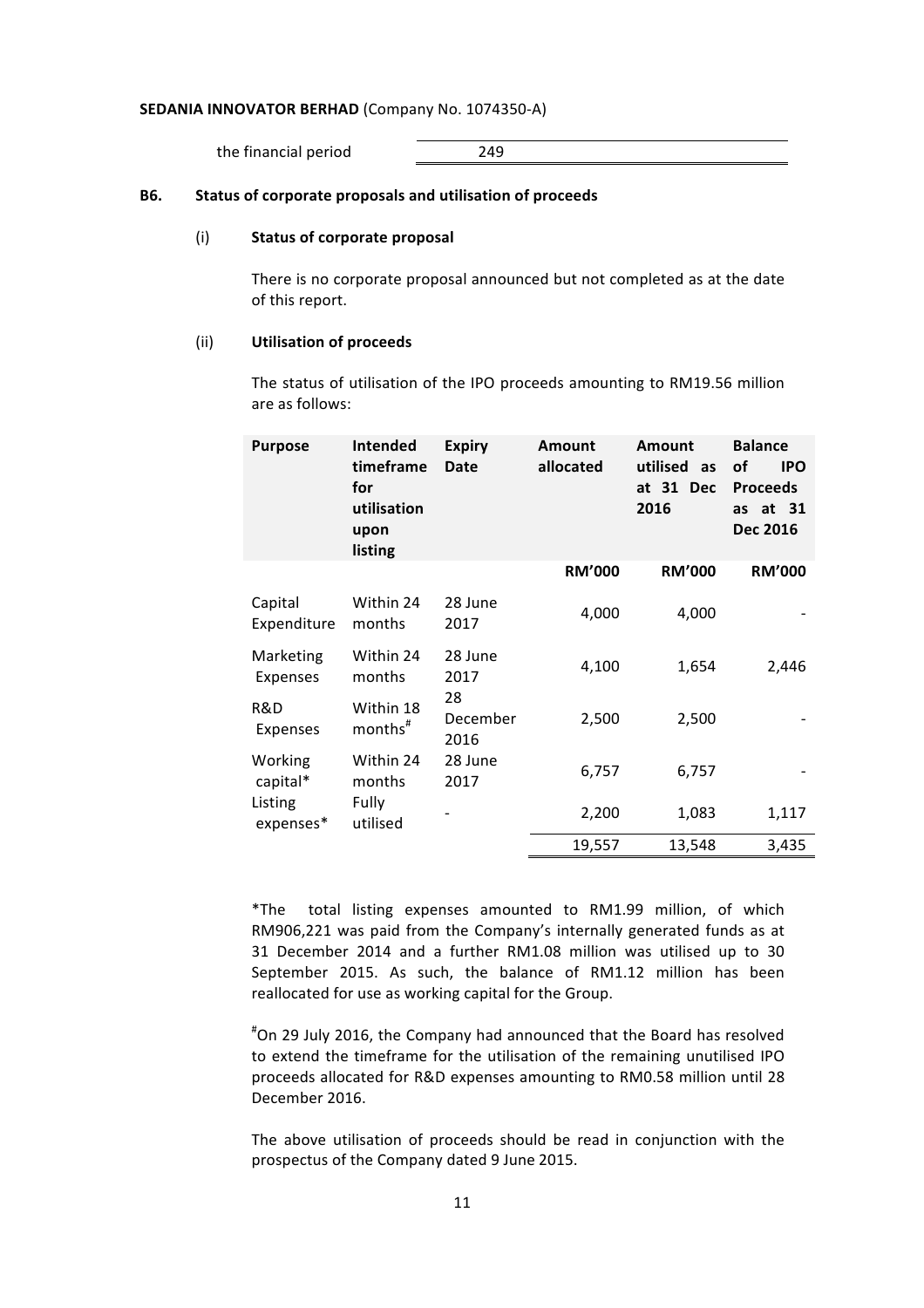## **B7. Borrowings**

The Group's borrowings as at 31 December 2016 are as follows:

|                                                             | <b>RM'000</b> |
|-------------------------------------------------------------|---------------|
| <b>Secured</b>                                              |               |
| Term loan*                                                  |               |
| - not later than one (1) year                               | 75            |
| - later than one (1) year but not later than five (5) years | 661           |
| <b>Total bank borrowings</b>                                | 736           |

\* The term loan is secured by a first legal charge against the Company's office premises.

## **B8. Material litigation**

The Group is not engaged in any material litigation, claims or arbitration, either as plaintiff or defendant, and the Directors are not aware of any proceedings pending or threatened against the Group, or of any fact likely to give rise to any proceeding which might materially or adversely affect the financial position or business of the Group.

# **B9. Dividends**

No dividend has been paid, declared or proposed during the quarter under review.

# **B10. Earnings per share**

The basic earnings per share are calculated as follows:

|                                                                       | 3 months ended |                | 12 months ended |                |
|-----------------------------------------------------------------------|----------------|----------------|-----------------|----------------|
|                                                                       | 31 Dec<br>2016 | 31 Dec<br>2015 | 31 Dec<br>2016  | 31 Dec<br>2015 |
| Profit/ (Loss) attributable to<br>owners of the<br>parent<br>(RM'000) | 55             | 58             | (2, 136)        | 1,848          |
| Weighted average number of<br>ordinary shares in issue<br>(1000)      | 200,000        | 200,000        | 200,000         | 174,760        |
| Basic (loss) / earnings per<br>share (RM)                             | 0.0003         | 0.0003         | (0.011)         | 0.011          |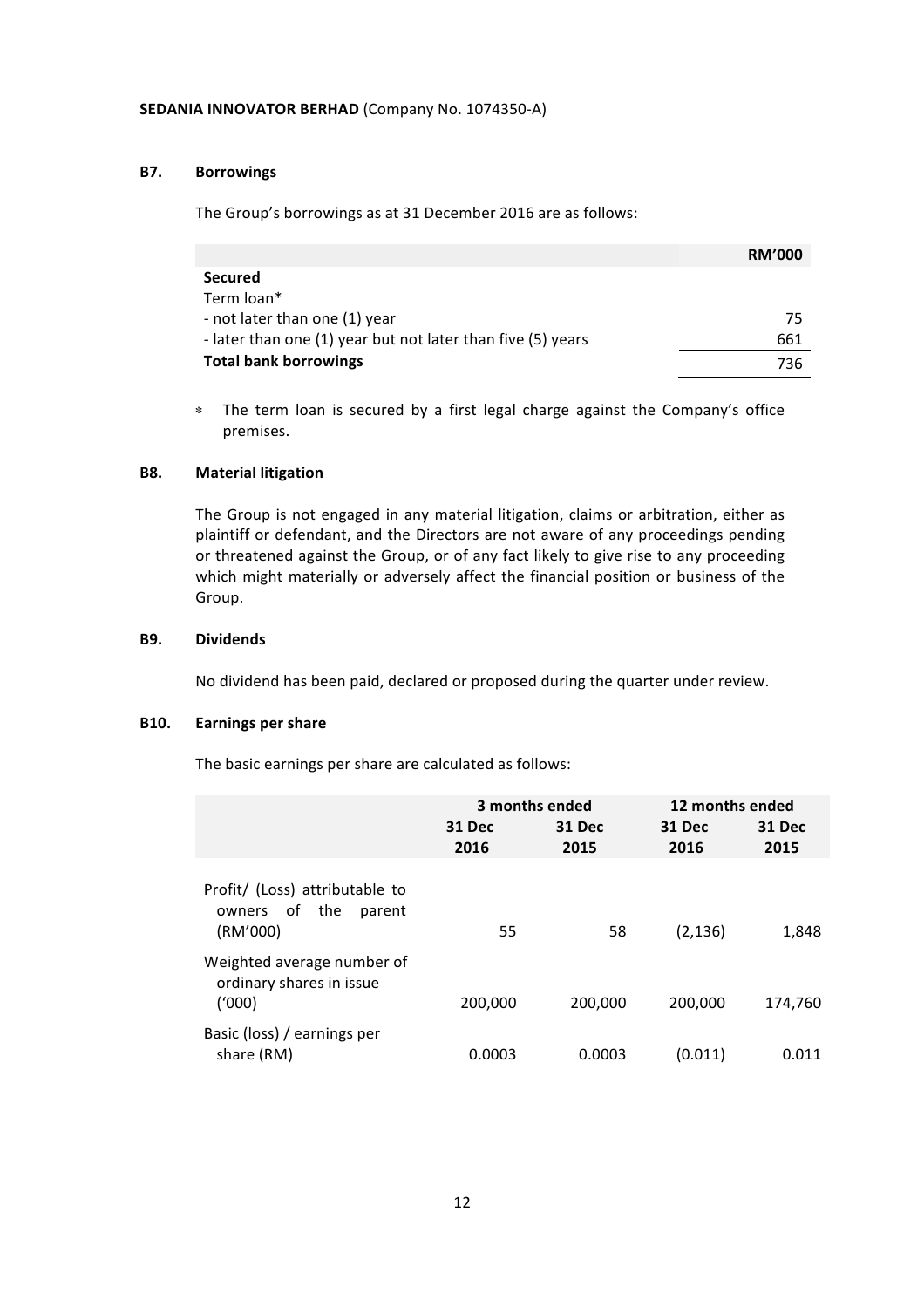# **B11. Disclosure on selected expense/(income) items as required by the Listing Requirements**

Included in profit before taxation are the following expense/(income) items:

| 3 months<br>ended<br>31 Dec 2016<br><b>RM'000</b> | 3 months<br>ended<br>31 Dec 2015<br><b>RM'000</b> | 12 months<br>ended<br>31 Dec 2016<br><b>RM'000</b> | 12 months<br>ended<br>31 Dec 2015<br><b>RM'000</b> |
|---------------------------------------------------|---------------------------------------------------|----------------------------------------------------|----------------------------------------------------|
|                                                   |                                                   |                                                    |                                                    |
|                                                   |                                                   |                                                    | 742                                                |
|                                                   |                                                   |                                                    |                                                    |
|                                                   |                                                   |                                                    | (1)                                                |
|                                                   |                                                   |                                                    |                                                    |
|                                                   |                                                   |                                                    |                                                    |
|                                                   |                                                   |                                                    |                                                    |
|                                                   |                                                   |                                                    | (152)                                              |
| (29)                                              | (164)                                             | (48)                                               | (164)                                              |
|                                                   | (200)                                             |                                                    | (200)                                              |
|                                                   |                                                   |                                                    |                                                    |
|                                                   | 170                                               |                                                    | 170                                                |
|                                                   |                                                   |                                                    |                                                    |
|                                                   |                                                   |                                                    |                                                    |
| (192)                                             | (315)                                             | (1,016)                                            | (624)                                              |
| 8                                                 | 11                                                | 34                                                 | 30                                                 |
|                                                   | 272<br>4                                          | 226<br>(60)                                        | 1,037<br>(85)                                      |

## **B12. Disclosure of realised and unrealised profits**

The breakdown of the retained profits of the Group as at 31 December 2016 into realised and unrealised profits is as follows:

|                                         | As at 31 Dec 2016<br><b>RM'000</b> | As at 31 Dec 2015<br><b>RM'000</b> |
|-----------------------------------------|------------------------------------|------------------------------------|
| Total retained profits of the<br>Group: |                                    |                                    |
| - Realised                              | 2,984                              | 7,094                              |
| - Unrealised                            | 51                                 | 77                                 |
| Total                                   | 3,035                              | 7,171                              |
| Less: Consolidation adjustments         |                                    |                                    |
| Total retained profits of the<br>Group  | 3,035                              | 7,171                              |

The determination of realised and unrealised profits is based on the Guidance of Special Matter No. 1, *Determination of Realised and Unrealised Profits or Losses in* the Context of Disclosure Pursuant to Bursa Malaysia Securities Berhad Listing